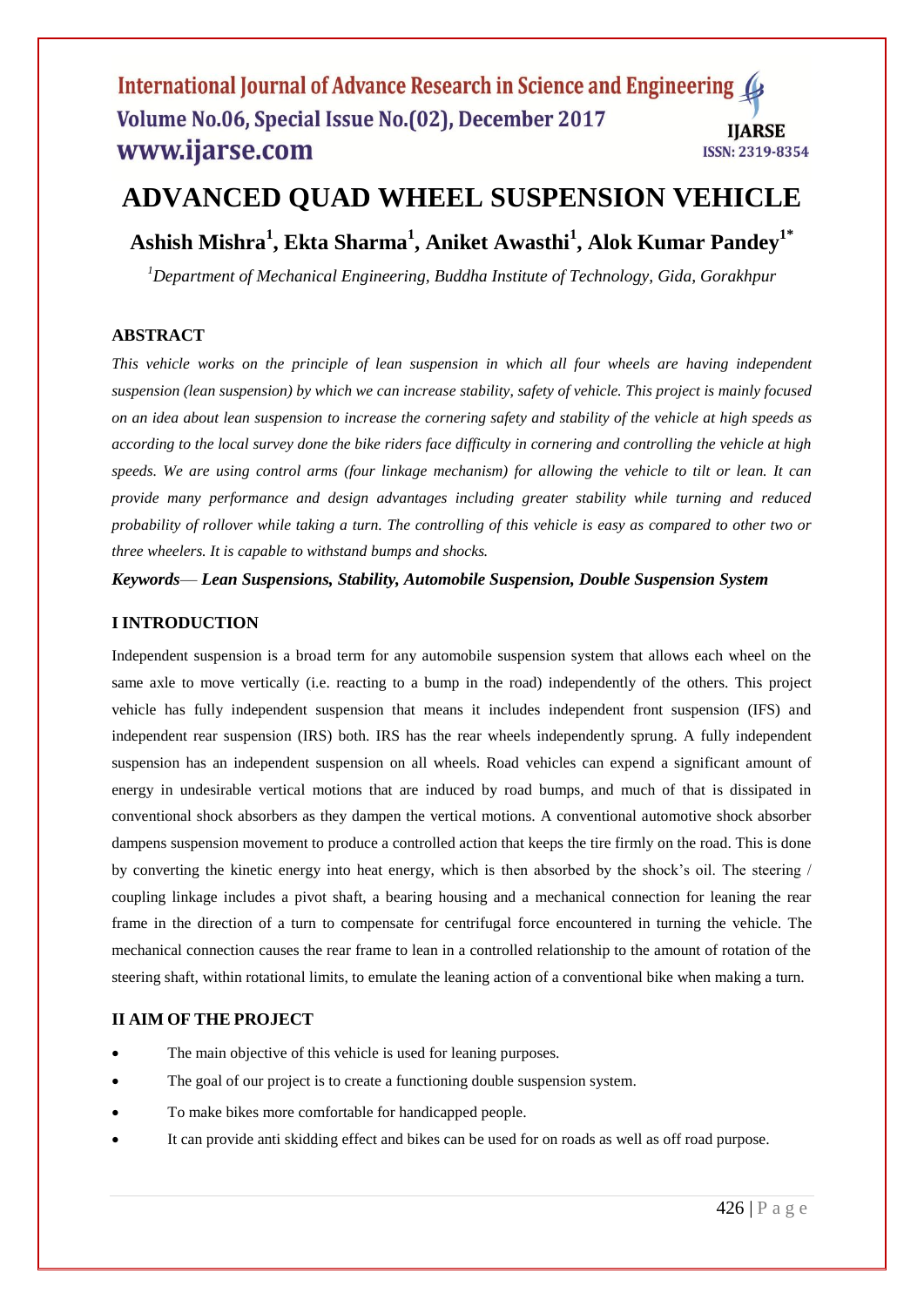#### International Journal of Advance Research in Science and Engineering 4 Volume No.06, Special Issue No.(02), December 2017 **IIARSE** www.ijarse.com ISSN: 2319-8354

## **III LITERATURE REVIEW**

#### **3.1 Leaning suspension mechanics**

On 22<sup>nd</sup> SEP 2009, Ryan J. Suhre and co. worked with Harley Davidson Motor Company and filed a patent. They had implemented their design on front wheel. The limitations of Lawayne were overcome. But the Ryan and co. had used hydraulic actuators to force the bike into leaning position while turning and back to upright position while tracking a straight line. The make a trike vehicle, which includes a frame, a rear drive wheel; conventional gasoline fuelled internal combustion engine, and two front wheels with a leaning suspension system. The suspension system includes one or more lean actuators configured to extend and retract to force-tilt the front wheels and to lean the motorcycle, responsive to a driver's pivotal rotation of the steering mechanism, e.g. the handle bars, through a corner. In trike's leaning suspension control system a force is applying to push the vehicle's centre of gravity in the direction of the turn, thus leaning the vehicle into a turn, here in after referred to as forced-leaning [2].

#### **3.2 Leaning Vehicle with tilting front wheels**

On 19<sup>th</sup> JAN 2010, Daniel Mercier implemented the leaning mechanism on vehicle. According to his design, vehicle has a frame pivotally connected to the lower end of a shock tower, the pivotal connection defining a frame leaning axis wherein the frame is adapted to lean to a right side and to a left side relative to the shock tower about the frame leaning axis [3]. The leaning vehicle includes an actuator operatively connected to the frame and to the shock tower which is adapted to impart a leaning motion to the frame relative to the shock tower about the frame leaning axis. He makes a leaning vehicle comprising an electronic control unit ECU.

#### **3.3Toyota I road**

On 19th July 2012, Robert B. Hill; Fred Lux, Aloha; Timothy Michael Miller; Edmund Jerome Stilwell got a patent*.* In contrast to their patent, the free-to-lean design described herein enables the vehicle to lean smoothly and naturally, like a motorcycle, always on the correct lean angle, using no energy, and it then gently holds the vehicle upright at stops and low speeds, using almost no energy [4]. (Generally, when the vehicle is driven to a stop, the vehicle is already upright, such that the system only uses energy to close a hydraulic valve and hold the vehicle in the existing position (or applies very little pressure to adjust the lean angle a few degrees).

#### **3.4 Tilting independent suspension system for motorcycle trike**

The concept of tilting suspension came into existence during the 21st century. On 18th Mar 2008, Lawayne Matthias implemented it in three wheeled vehicles and also filed a patent. He had used active tilting. He had implemented his mechanism on rear wheel. We got our basic design about the leaning mechanism from his patent [1]. Generally, vehicles are rear wheel drive so according to Davis steering mechanism they must implement differential on rear wheel so that outer wheel travel with higher speed than the inner wheel. By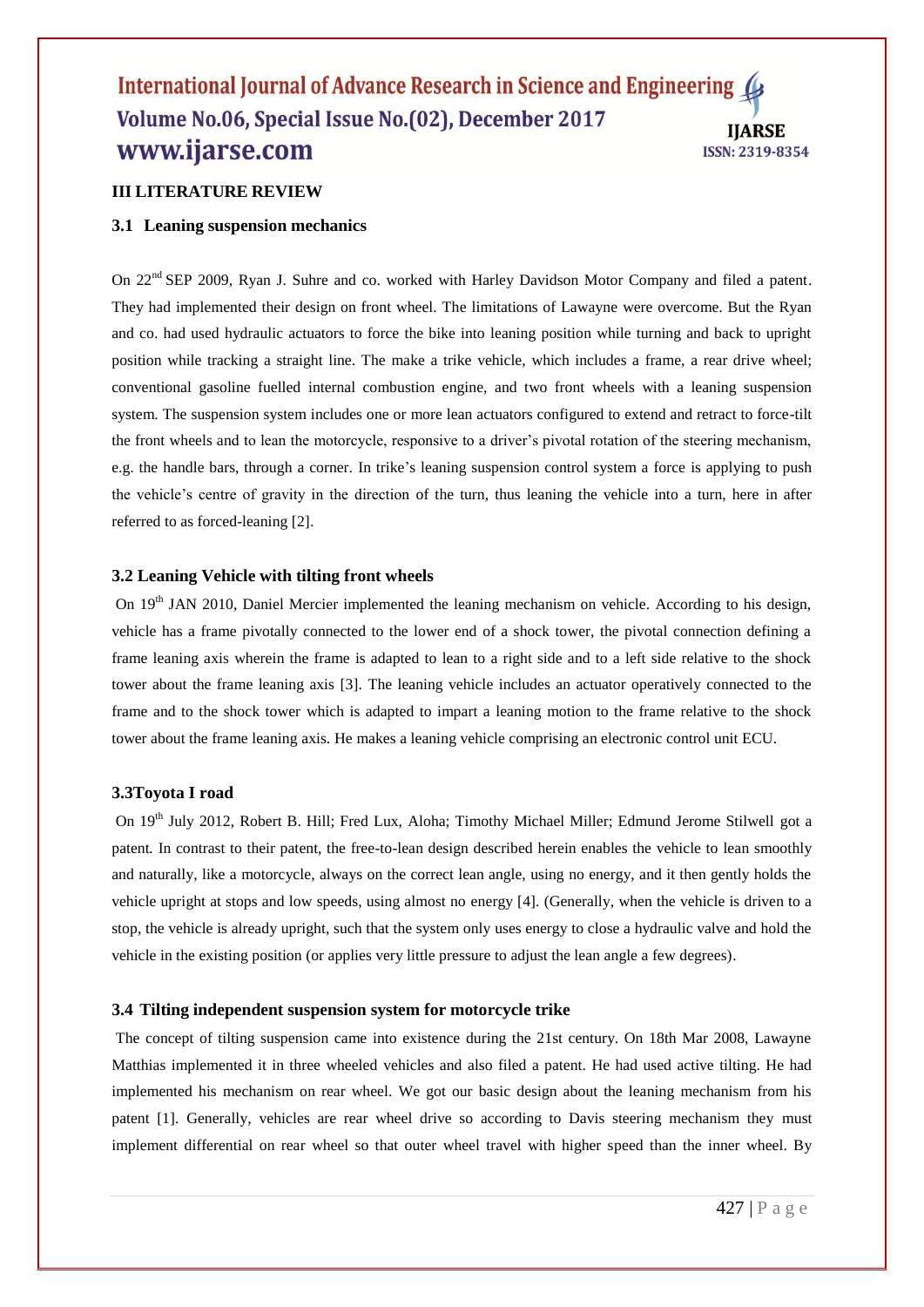#### International Journal of Advance Research in Science and Engineering ( Volume No.06, Special Issue No.(02), December 2017 **IJARSE** www.ijarse.com ISSN: 2319-8354

implementing it the design become very complex and the control system on frame can be complex. The main drawback of their design is to implement the mechanism on rear wheel.

## **IV METHODOLOGY**

Our main aim is to design leaning mechanism which can sustain different type of loading during operation.

i. Calculation of dimensions: we calculate all the dimensions of different parts/ links based on the strength criteria. It is assumed that all parts are made from rigid material. The link joints and dampers have single degree of freedom. The cross section and area of each link is selected in such a way so they can withstand failure.

ii. Design and Analysis: After all the calculation we make 3D model of leaning mechanism in *SOLID WORKS*  to analyse the stresses based on our calculated dimensions. For this analysis first we import 3D model of mechanism in *ANSYS.* Analysis confirms that all induced stresses are with the designed limit and strain is limited. *i.e.* There will no failure occur in the assembly.

iii. Fabrication: After confirming that the design is safe we will go for actual working model of leaning mechanism.

## **V CONSTRUCTIONAL FEATURES**

#### **5.1. Front Swing**

Front swing consists of round pipe square pipe, MS plate, end bearing, hinges and bearing with bearing hub. The function of front swing used to give the flexibility in vertical as well as horizontal direction the hinges and end plane bearing very important role in swing [5].

#### **5.2. Rear Swing**

Rear swing consists of round pipe square pipe, MS plate, plane bearing, hinges and bearing with bearing hub. The function of Rear swing used to give the flexibility in vertical direction the hinges and end plane bearing very important role in swing [5].

#### **5.3. Power Transmission System**

Power from engine is transmitted to the both rear wheel of the vehicle with help of chain and sprocket mechanism, differential, universal coupling, bearing with bearing hub. Power from engine is transmitted through engine shaft to the sprocket mechanism which is connected to differential with the help of chain. The sprocket mechanism connected to the universal coupling due to this direction of power transmission is change. Finally power is transmitted from the engine shaft to both the rear wheels.

## **VI DESIGN DISCRIPTION**

- In the frame design of the advance suspension the all four shockers are connected to two linkages and to the chassis frame.
- The shockers are having a cage like structure formed by linkage, which provide them load bearing capacity.
- There is a differential near to the engine which transmits power independently to both the rear wheels.
- The steering is formed with the tie rod which controls the vehicle turning.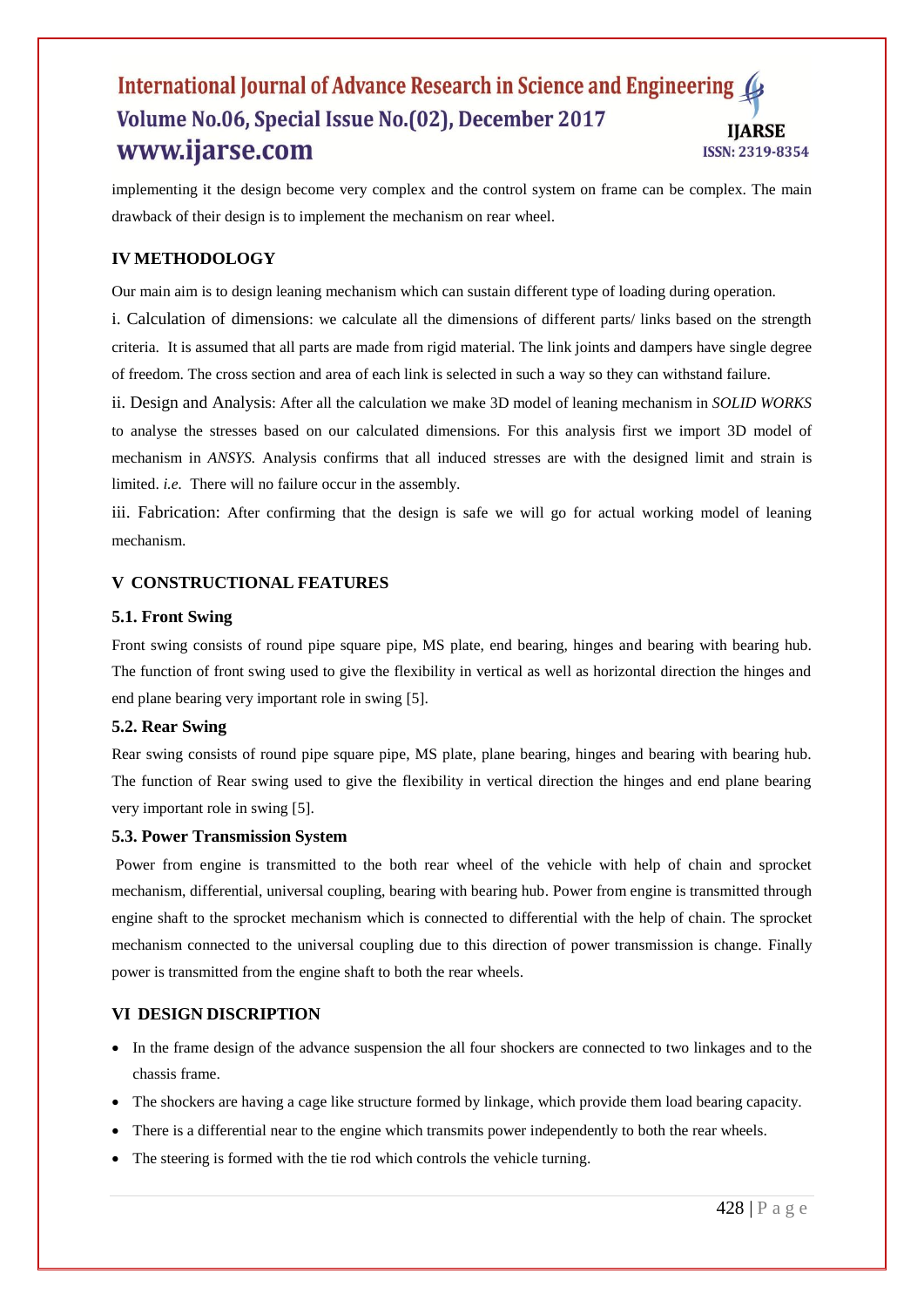International Journal of Advance Research in Science and Engineering Volume No.06, Special Issue No.(02), December 2017 **IIARSE** www.ijarse.com ISSN: 2319-8354



**Fig 1: shows the sketch of chassis (top view)**



**Fig 2: shows the sketch of vehicle (front view)**



**Fig 3: shows the sketch of vehicle in turning condition (front view)**

# **VII ADVANTAGES**

- It provides anti-skidding effect.
- Bike can be used for on road as well as for off road purpose.
- Assembly is reliable.
- Bolt on assembly gives redundancy to use vehicle as per requirement.